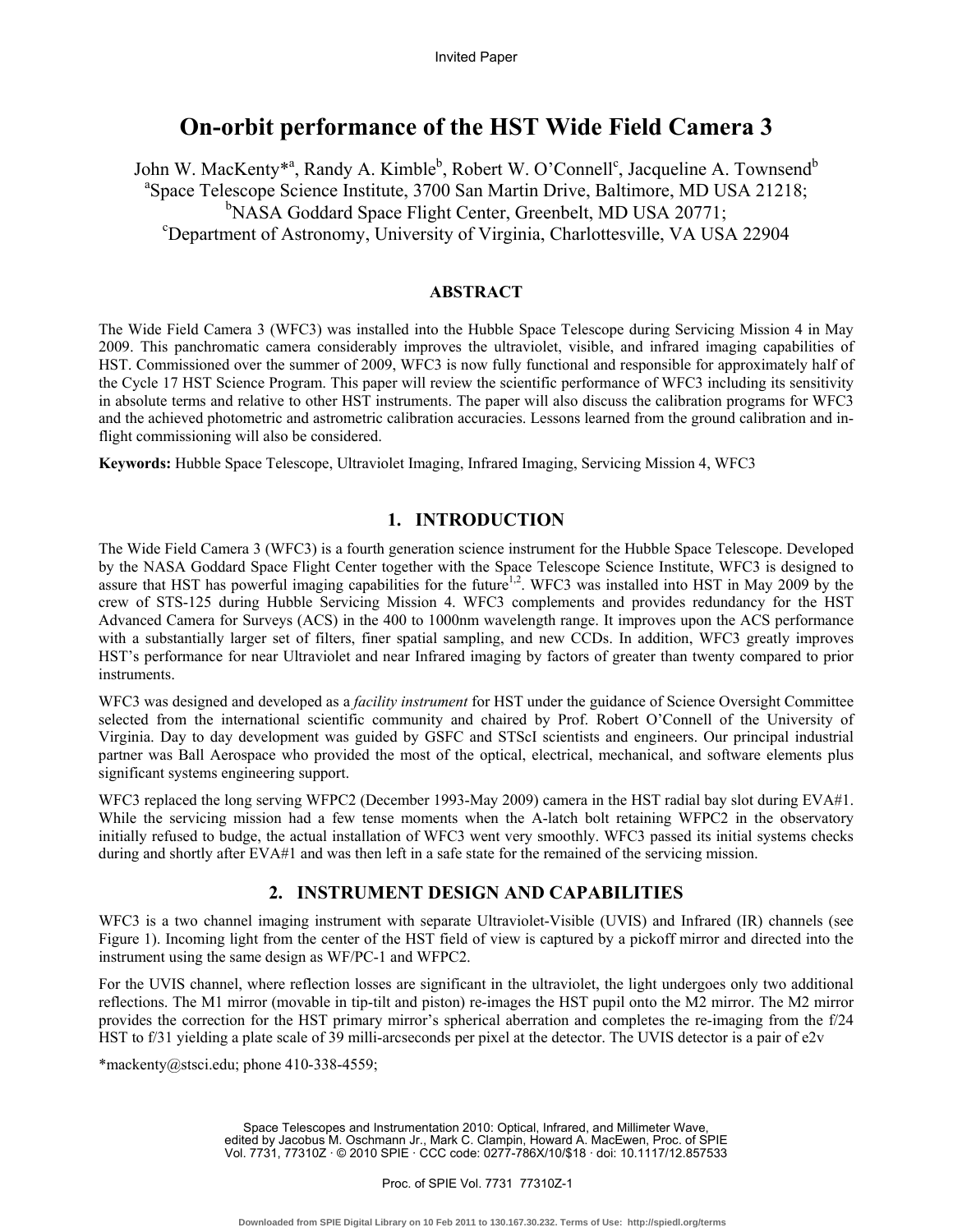Type 43-62 CCD devices with 15 micron pixels. These 4096x2051 pixel detectors are optimized for response in the 200 to 400 nm wavelength region and provide response to  $\sim$ 1000nm. The field of view of the UVIS channel is 162 x 162 arc seconds. This field is limited by the dimensions of the pick-off-mirror and the need to avoid blocking light reaching the other HST instruments. As a consequence, WFC3 has smaller pixels than ACS's Wide Field Channel (40 versus 50 milli-arcseconds). This plate scale better samples the HST point spread function but is still somewhat under-sampled. The UVIS channel contains a "Selectable Optical Filter Assembly" (SOFA) that originally flew in space inside the WF/PC-1 instrument (April 1990 – December 1993). The SOFA consists of individually rotatable wheels each of which carries four filter plus an open slot. This provides 48 filter elements. The WFC3 filter complement consists of 42 full field filters, 5 "quad" filters that provide four passbands each over a limited portion of the field of view, and a ultraviolet grism. Between the SOFA and detector assembly lies a mechanical shutter which closely copies the design of the ACS/WFC shutter.



Figure 1. Optical-mechanical schematic for WFC3.

For the IR channel, when reflection losses are minimal due to the use of protected silver mirrors, the incoming light is deflected by inserted the Channel Select Mechanism flat mirror. A fold mirror followed by a M1 + M2 pair of mirrors to re-image the HST f/24 beam to f/11 brings the light to a cooled transmissive "refractive corrector plate"(RCP). This lens provides the correction for the HST spherical aberration and is co-located with a cold stop at the HST pupil. The IR channel has a 1014 x 1014 pixel Teledyne HgCdTe Hawaii-1R focal plane infrared detector. Its 18 micron pixels provide a 123 x 139 arc second field of view with  $\sim$ 130 milli-arcsecond pixels. This significantly under-samples the excellent HST point spread function. However, unlike NICMOS, the intrapixel response of the WFC3 detector is very uniform and good image quality can be achieved via the combination of multiple dithered (slightly displaced) images.

To adequately cool the infrared detector array while minimizing the power demands upon HST, WFC3 uses a 6-stage thermal electric cooler (TEC) in an enclosure cooled to  $\sim$ -30C using a block of 1-stage TECs (see Figure 2). This cold enclosure also serves to cool the cold stop, RCP, and 18 element filter wheel. In addition, the hot side of the 6-stage TEC is attached via a heat pipe to a second block of 1-stage TECs. All of the 1-stage TECs are mounted on an external radiator that is prohibited from being exposed to direct sunlight by HST operational rules (see Figure 3).

The WFC3 is packaged in the original WF/PC-1 enclosure returned to earth in December 1993 after the first HST servicing mission. This enclosure, and its thermal radiator, was extensively modified for use by WFC3 but retain their original form factor and interfaces to HST (including latches and electrical interfaces). The electronics and flight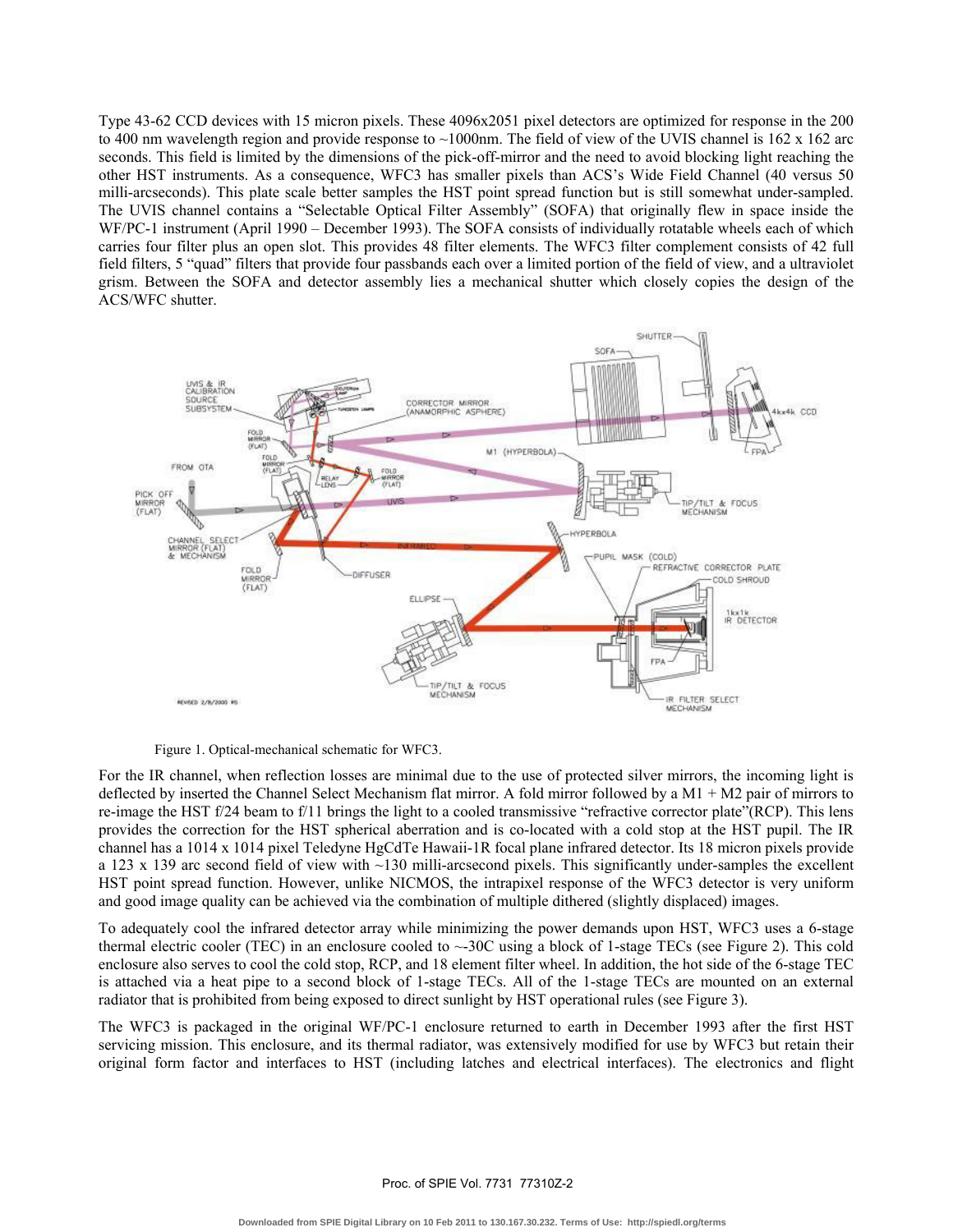

software supporting WFC3 have essentially no commonality with the prior WF/PC-1 and WFPC2 instrument. Instead, they are based strongly on the heritage of the Ball Aerospace developed NICMOS, STIS, ACS, and COS instruments.

Figure 2. Optical bench and its major components. The yellow line traces the incoming f/24 beam from the HST telescope assembly. The blue line traces the UVIS channel and the red line the IR channel optical paths.



Figure 3. Optical bench located within the WFC3 enclosure. Locations of the radiators, electronics boxes, and some other elements are shown.

# **3. WFC3 PROJECT HISTORY**

The timeline for the development of WFC3 proved to be longer and more complex than initially expected. NASA solicited a new instrument for SM4 in 1997 for a planned mission in mid-2002. This led to the selection of the Cosmic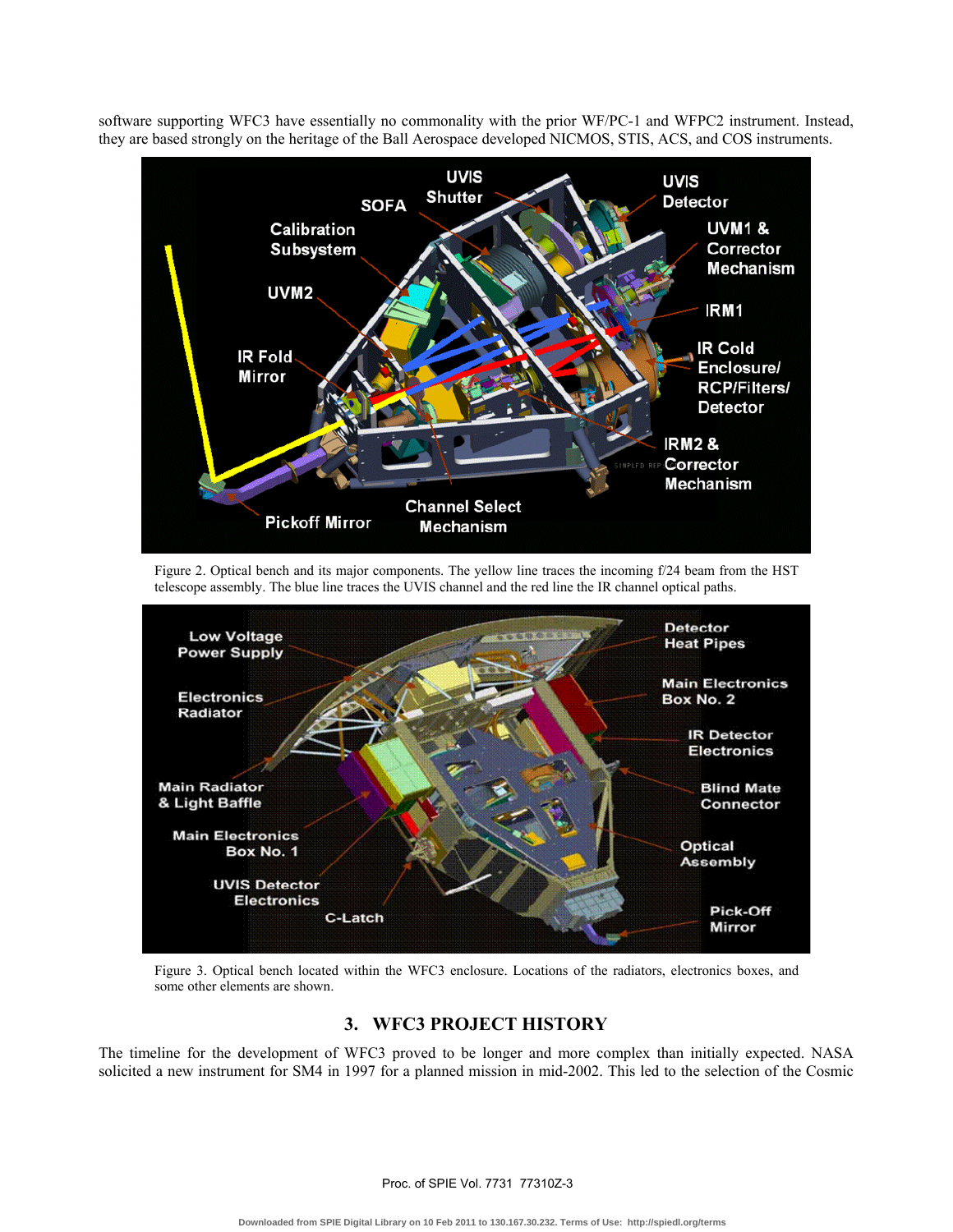Origins Spectrograph (COS). In parallel, a decision was reached to extend the lifetime of HST from a planned 2005 termination to 2010. This mission end date would have resulted in the HST imagers being operated well beyond their design lifetime (ACS at 9 years and WFPC2 at 16). Consequently, an effort was started within the HST Project at GSFC to develop a new imaging using the designs and assets available to the Project. The development of WFC3 with a CCD channel derived from ACS was approved in 1998 (at which time the target launch date was mid-2003). Multiple inputs from the astronomical community, including the "Second Decade Committee", led to the study of the feasibility of adding an infrared capability to WFC3. This was incorporated into the WFC3 design in 1999.

By early 2003, SM4 was anticipating a launch in early 2005 when the Orbiter Columbia and her crew were lost during re-entry. The design and major components of WFC3 were completed by late 2003 and delivered to GSFC for final assembly and test. In January 2004, NASA cancelled SM4 placing the future of WFC3 in considerable doubt. While options were considered, the WFC3 assembly was completed and a limited system level thermal vacuum test (SLTV) was carried out over the summer of 2004. Over 2004-5, the WFC3 design (but not the actual hardware) was modified to support robotic servicing of HST. When SM4 using the Space Shuttle was restored, testing resumed with SLTV#2 and SLTV#3 conducted in 2007 and 2008. WFC3 was delivered to Kennedy Space Center in August 2008 for a planned October 2008 launch. However, the failure of the primary side of the HST's instrument control computer led to an additional delay until May 2009 when STS-125 carried the SM4 crew, WFC3, COS, and a host of other items to refurbish and extend the life of HST successfully into space.

The servicing of HST went extremely well with all objectives accomplished. Following a couple of hours of initial testing of WFC3 to assure that it was basically healthy and its electrical interfaces to HST were functional, WFC3 was placed into a safe state with heaters enabled to avoid condensing any volatiles onto its optical surfaces. Three weeks after HST was released by the Space Shuttle, the WFC3 detectors were cooled to the operating temperatures. The commissioning of the instrument including optical alignment and initial calibration, was conducted over the summer with first science observations in late July and full science operation underway in August.

# **4. DETECTOR DEVELOPMENT**

Two early decisions in the development of WFC3 played a key role in its development and ultimate performance. These were (1) that detector technology was the area most important for additional investment and (2) that the instrument should be designed to permit rapid changeout of its detectors until a few weeks before launch. It is largely self-evident that the performance of detectors is directly related to the performance of an imaging instrument. The WFC3 Project directed considerable effort towards acquiring and characterizing the best possible detectors for this instrument.

### **4.1 Interchangeable Detectors**

There are two compelling reasons to design for rapid detector changeout: as a hedge against late in the flow failure and to permit continuing improvement in the detector performance. To accomplish this, the WFC3 detectors are assembled into sealed packages that incorporate their pre-amplifiers and thermal cooling systems (i.e. TECs). This approach was used for most of the HST detectors in prior instruments. What was new in the WFC3 approach was the requirement that changeout be possible in 24 hours (actually, the as-built instrument would probably require closer to four days of work to replace a detector package). This was accomplished by a careful optical alignment transfer process during the detector package assembly that placed the detector surface in a known relationship to kinematic mounts on the package. Each detector assembly was also fully tested including thermal cycling prior to acceptance. A fully qualified flight plus spare was required for each channel. In actuality, the WFC3 Project completed three UVIS and four IR detector packages whose histories are described in the following sections.

### **4.2 UVIS CCD Detectors**

The WFC3 UVIS Channel uses CCD detectors with a format and packaging design nearly identical to the ACS Wide Field Channel (WFC). A major scientific decision early in the design process was to emphasize the near ultraviolet performance of WFC3 rather than red light as was done by the ACS/WFC. To place this in context, WFPC2 offered a comparable field of view ultraviolet capability but with quite low sensitivity. It had older technology filters which either had significant long wavelength "leaks" or fairly low throughput plus the detector achieved 120nm to 300nm sensitivity by conversion of UV photons using a phosphor. The ACS offered two ultraviolet capable channels: the Solar Blind Channel (SBC) covers the 120 to 200 nm region using a photon counting MAMA detector and the High Resolution Channel (HRC) covered 200 to 1000nm using a UV optimized CCD. However, the SBC and HRC each only have a field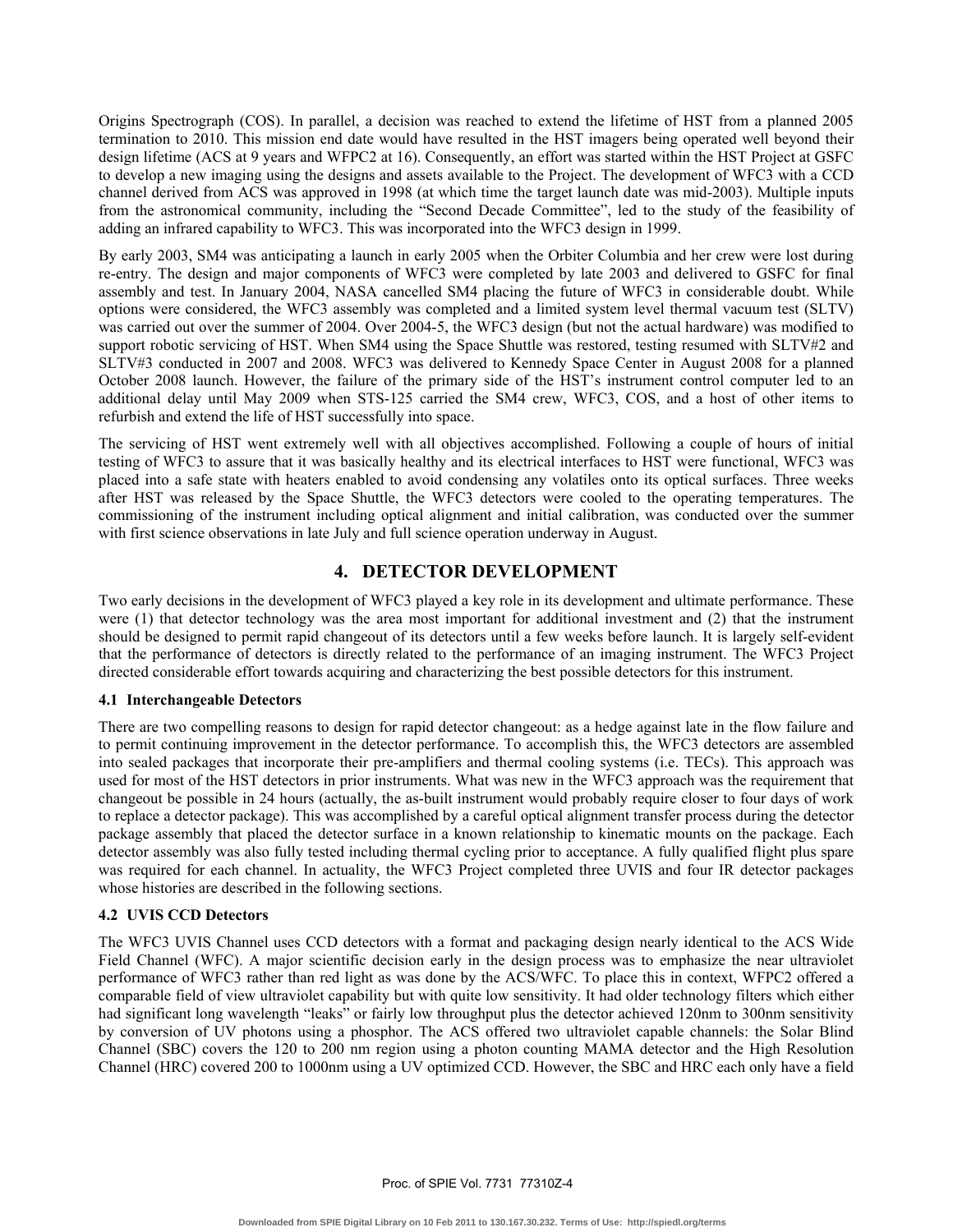of view of 25x25 arc seconds. The WFC3 provides a field of view more than 30 times larger than SBC or HRC while covering 200-1000nm. Advances in detector technology give WFC3's UVIS channel lower readout noise (3e- versus 5ein ACS), higher 200-300nm quantum efficiency, and improved filter throughput and out of band rejection. Thus WFC3 could add a significant scientific capability (wide field sensitive near ultraviolet imaging) while still providing redundancy to ACS/WFC at slightly lower sensitivity at wavelengths longer than 800nm.

The initial procurement of CCD detectors met specifications and the two best devices were installed in the instrument for SLTV#1 in 2004. Unfortunately, problems within the detector packages (loose conductive particles that could result in short circuits and damage to the TEC elements during testing) degraded the flight detector package. Consequently, SLTV#2 in 2007 was performed with a degraded flight spare UVIS detector assembly. Careful work at Ball Aerospace resulted in the replacement of the TEC in the flight CCD package in time for SLTV#3 in 2008 and these CCD devices were flown. A second flight spare CCD package was built and tested in parallel with the repair so that the WFC3 Project retained a viable spare plus the original spare to support testing in SLTV#2 and other ground tests. Throughout this process, the availability of a working detector package was very important to testing and resolving other instrument issues and permitted the team to retain flexibility for various launch schedules.

### **4.3 IR HgCdTe Detectors**

The WFC3 infrared detector was developed specifically for this application. The primary scientific requirement was to fully realize the potential of HST for near infrared observations in sensitivity, angular resolution, and photometric stability while doing this within the cost, power, schedule, and technical limitations of the WFC3 instrument. A succinct statement of this goal was to achieve zodiacal background limited observations over the WFC3 field of view in the J and H bands. The resulting design provides Y,J,H broad band imaging in filters of varying widths, narrow band filters for key spectral features, and full wavelength coverage for slit-less spectroscopy from 0.8 to 1.67 microns.

The primary constraints on the detector development were to meet specification in quantum efficiency, dark current, read noise, bad pixels, device generated glow while operating at ~150 degrees Kelvin. It was also necessary to have a detector and package able to withstand several hundred thermal cycles since continuous power from HST could be requested by not guaranteed. Experience with the NICMOS instrument led to the inclusion of "reference pixels" along the edges of the detector to assure accurate measurement of the reference signal levels. This significantly improves the calibration of the instrument (together with various other improvements to the IR channel detector electronics and its power supplies).

The history of the infrared detector development program is captured in Figure 4. Prior to 2004, the WFC3 project's best detector was FPA #64 (numbering reflects a certain point in the fabrication flow – not that 64 working detectors were delivered from Teledyne). This part was assembled into package IR-2 (IR-1 was recycled from an earlier part and used later for FPA #129) and used in SLTV#1 in 2004.



Figure 4. Quantum Efficiency (corrected to inter-pixel capacitance) and Dark Current for the detectors successfully carried to assembled and tested flight detector assemblies.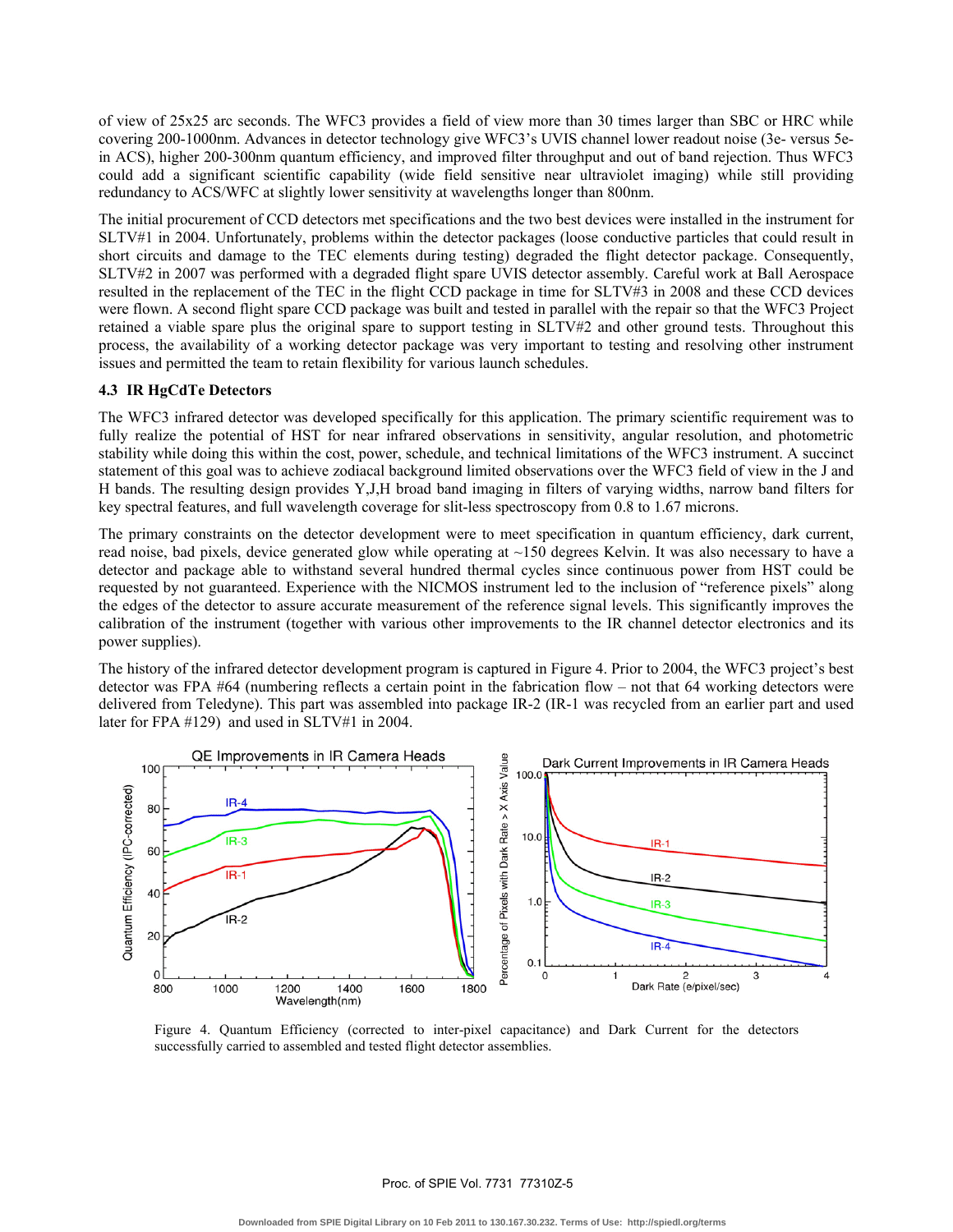Unfortunately (or perhaps fortunately), it was discovered during extensive testing of devices from the same lot as FPA #64 that protons at levels expected in low earth orbit induced glow at levels comparable to or several times greater than the expected zodiacal background. This discovery was made only because the WFC3 team was testing operating detectors and attempting to simulate the impact of SAA passage on their operation. Further study revealed that the CdZnTe substrate on which the HgCdTe detector material was grown was the source of this glow and, for different reasons, Teledyne had developed a process to remove the substrate by thinning the detector. Subsequent fabrication of substrate removed detectors led to the use of FPA #129 in IR-1 during SLTV#2 in 2007. This part (see Figure 4 right) had more than 10% of its pixels brighter than the expected backgrounds but was otherwise acceptable.

With additional delays in the SM4 launch date, additional detectors were fabricated building upon experience gained earlier in the WFC3 project. FPA #165 was installed in IR-4 and FPA #159 in IR-3 as the final fight and flight-spare detector packages. As evident in Figure 4, IF-4 provides greatly improved sensitivity and much lower dark current than the earlier detectors.



Figure 5. Infrared detector package (left) showing mounting ring. The IR focal plane mounted on the 6-stage thermal electric cooler is shown (right). The cup with flexure under the detector attaches to and cools an inner radiation shield to reduce thermal loading on the focal plane.

#### **4.4 Instrument Interfaces**

The interfaces between the detector packages and the rest of the WFC3 instrument are essential to their operation and potential for rapid changeout. The optical interface is carried through the interchange or mounting ring as discussed in Section 4.1. The thermal interface is a flexible heat pipe attached to the back of the package. This carried heat to the WFC3 external radiator directly for the UVIS detector and to the block of 1-stage TECs mounted on the radiator for the IR detector.

An additional key interface is the vent tube. Prior HST instruments used permanently evacuated and sealed packages for CCD detectors. To permit the use of materials that would not withstand the high temperatures required for permanently sealed packages, WFC3 elected to use plumbing that vents the detector package via holes in the WFC3 radiator. This required the astronauts to open two valves during the installation of WFC3.

# **5. IN-FLIGHT PERFORMANCE**

The performance of WFC3 since its installation into HST has met or exceeded specifications. The instruments systems are operating on their primary side (i.e. full redundancy remains) and power consumption is close to expectations. The extensive experience of the team during three multi-month system level thermal vacuum tests proved valuable both in having operational issues well resolved prior to flight and in providing a solid foundation for instrument commissioning. The complex thermal system required to achieve the degree of cooling necessary for the detectors is working well. Both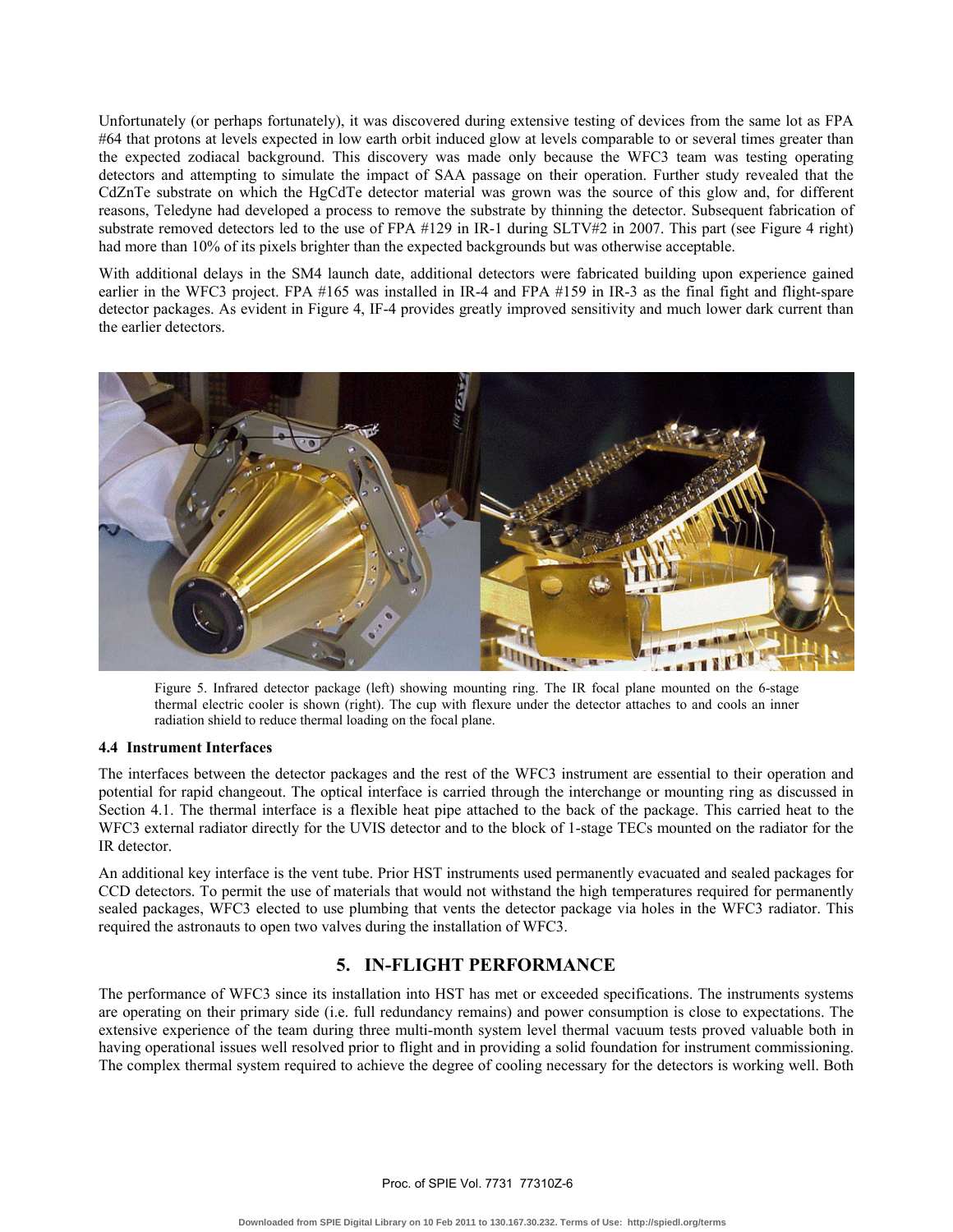the expected thermal setpoints (at which the ground science calibrations were obtained) and the required stability in detector temperatures are consistently achieved. The image quality is excellent and the optical system has demonstrated very good long term stability.

One (pleasant) surprise is the throughput of the instrument is between 5% and 15% higher than expected from ground calibration. This is roughly a uniform increase in the IR channel and a smoothly varying increase in the UVIS channel (with the largest increase at visible wavelengths). This is larger than pre-launch expectations for the uncertainties in the absolute ground calibration of instrument sensitivity and remains unexplained.

#### **5.1 Science Performance and Usage**

WFC3 is used intensively by HST observing and accounts for approximately half of all science observations obtained and planned during the first two years following SM4. Following the success of the servicing mission, a special opportunity to propose very large scale investigations selected three major programs that rely mainly on the WFC3 instrument operated in conjunction with the ACS/WFC. This programs include multi-color mapping of key survey fields which have been examined by multiple space and ground telescopes, a survey of large galaxy clusters, and a program to image a large swath of the Andromeda galaxy from ultraviolet to infrared wavelengths. As the communities experience grows, the second round of selected programs resulted in a sizable increase in the usage of the infrared slit-less spectroscopy capabilities of WFC3.



Figure 6. WFC3 provides HST observers with a dramatic (40-100x) increase in ultraviolet and infrared survey capability. The time to map a significant survey area (a major fraction of the HST science program is focused on projects of this nature) to 28<sup>th</sup> magnitude is shown. WFC3 is competitive with ACS/WFC, despite it 66% larger field of view, except in the 700-900nm region. For extended targets, the 25% larger pixel dimension of ACS/WFC improves its relative performance in the 500-700nm region at the cost of less spatial information.

#### **5.2 UVIS Channel Performance**

The detector performance is nominal and matches our prelaunch predictions. The UVIS channel readout noise is between 2.9 and 3.1 electrons (on the four amplifiers) and the dark current is far below the specification of 20 electrons per pixel per hour. Radiation damage cause two significant long term effects in the CCD detectors. It creates traps which decrease the efficiency of charge transfer (reducing photometric accuracy) and creates pixels with significantly enhanced rates of dark current production. As done with prior HST CCD detectors, the WFC3 CCDs are warmed monthly to anneal some of this damage. This proves to be successful in reducing the rate of growth in the hot pixel (elevated dark current) population (see Figure 7a). We measured (see Figure 7b)  $1.5 e^-$  pix<sup>-1</sup> hr<sup>-1</sup> CCD dark current exclusive of "hot"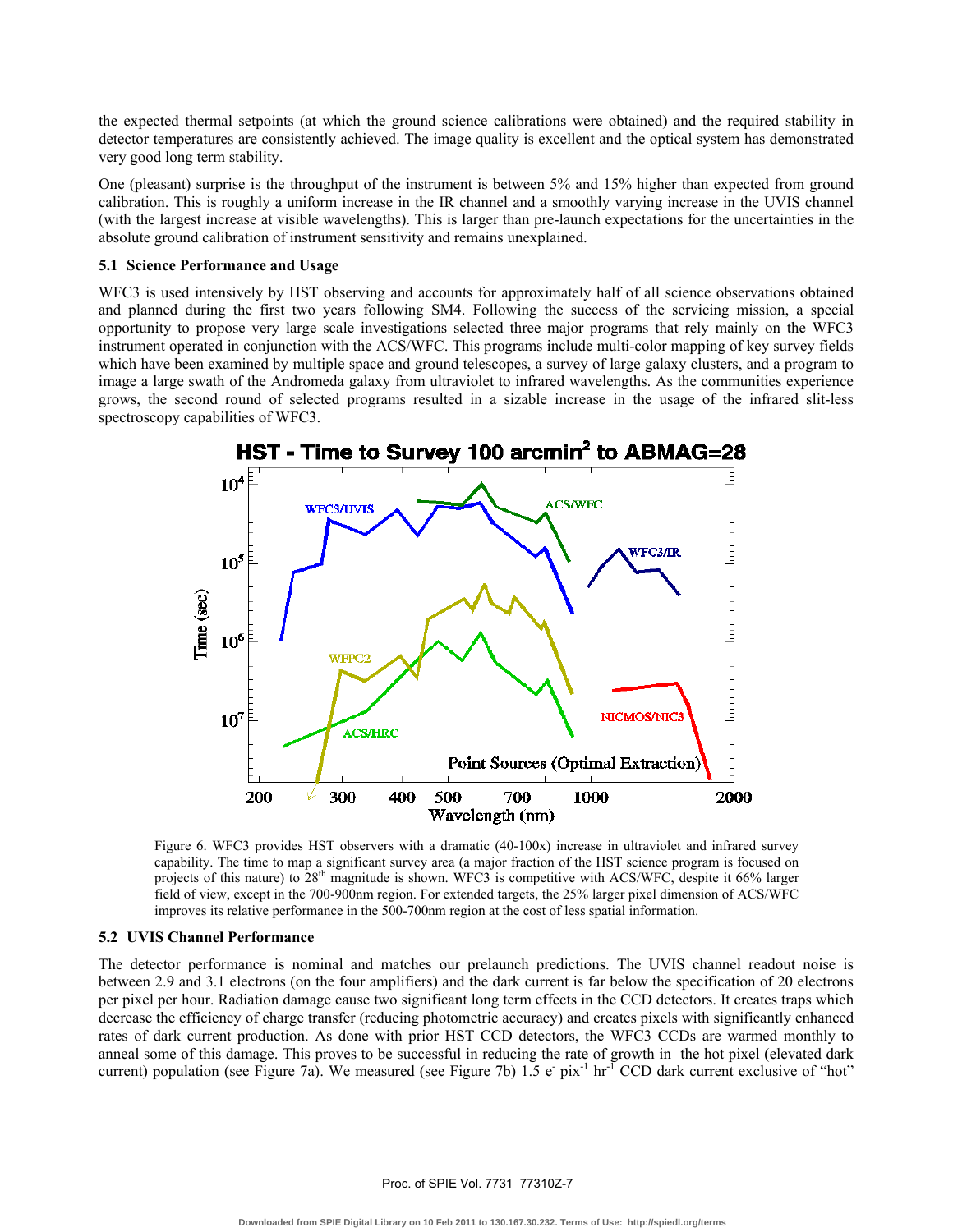pixels during ground testing but see  $\sim 2.5$  e<sup>-</sup> pix<sup>-1</sup> hr<sup>-1</sup> on orbit with a slow rise (currently projected to reach  $\sim 4$  e<sup>-</sup> pix<sup>-1</sup> hr<sup>-1</sup> by mid 2013).



Figure 7. Period warmups to room temperature of the CCD detectors (vertical lines: red indicate planned and yellow unplanned) reduce the population of significantly hot pixels (left) although the cumulative impact of radiation damage is clearly visible. The bulk dark current is rising much more slowly and if the present trends continue will remain well below specifications for the remainder of the decade.

One concern prior to launch was the discovery of hysteresis in the quantum efficiency of the CCD detectors at the  $\sim$ 1 to 2% level. Ground experiments have now been demonstrated on orbit that periodic illumination (currently every 48 hours) with 475nm light to 0.5 million e-pix<sup>-1</sup> stabilizes this effect to better than 0.5%. Recent analysis studies have demonstrated that astrometric calibration is possible and stable to  $\sim 0.05$  pixels or better, that it is possible to recovery photometry from saturated stars (although one of the CCDs performs better in this regard than the other for reasons not presently understood), and that the stability of the bias is extremely stable (over both days and many months).

### **5.3 IR Channel Performance**

The IR detector performance in flight matches expectations. The dark current is slightly changed from ground calibration (level and distribution) but since the initial in-flight measures appears to be very stable.WFC3/IR meets it design goal of providing zodiacal light background limited observation in its broad band filters. The primary topics of investigation since launch are the management of image persistence, modifications to the data processing pipeline to better remove cosmic ray events, calibration of the rate dependent non-linearity, and this appear of 10-20 small blobs in the field of view.

The well known tendency of HgCdTe detectors to have elevated dark current following exposure to high light levels is present in the WFC3 IR detector. The great majority of science programs successfully manage this problem by taking multiple exposures with small shifts of the telescope pointing between each exposure (a.k.a. "dithering"). However, observations of brighter sources create residual images that persist for many hours and decay in a power-law fashion. Efforts are ongoing to (1) advise observers on optimal observational strategies, (2) identify those sources most likely to generate objectionable residuals and avoid scheduling WFC3/IR observations immediately after them, and (3) to develop post-observation software tools that generate appropriate dark calibration images.

On interesting phenomena is the complexity of the signal generated by the passage of cosmic ray particles through the IR detector. While such events are simply described for CCD detectors, the hybrid IR detectors (HgCdTe layer combined with a CMOS readout device) result in both positive and negative signals. Since the IR detector observations are obtained by resetting the detector and then obtaining a series (up to 16) samples of each pixel during the duration of the exposure, it is possible to flag discrete jumps in the accumulated signal. In practice, this has required considerable tuning of model parameters and is still imperfect.

As first observed with the NICMOS detectors, these devices require linearity correction both as a function of total signal level measured and also as a function of the rate of signal accumulation. This is a difficult measurement to make to high precision but quite important since the fundamental science calibration stars are 10,000 times brighter than many of the typical targets of scientific investigation.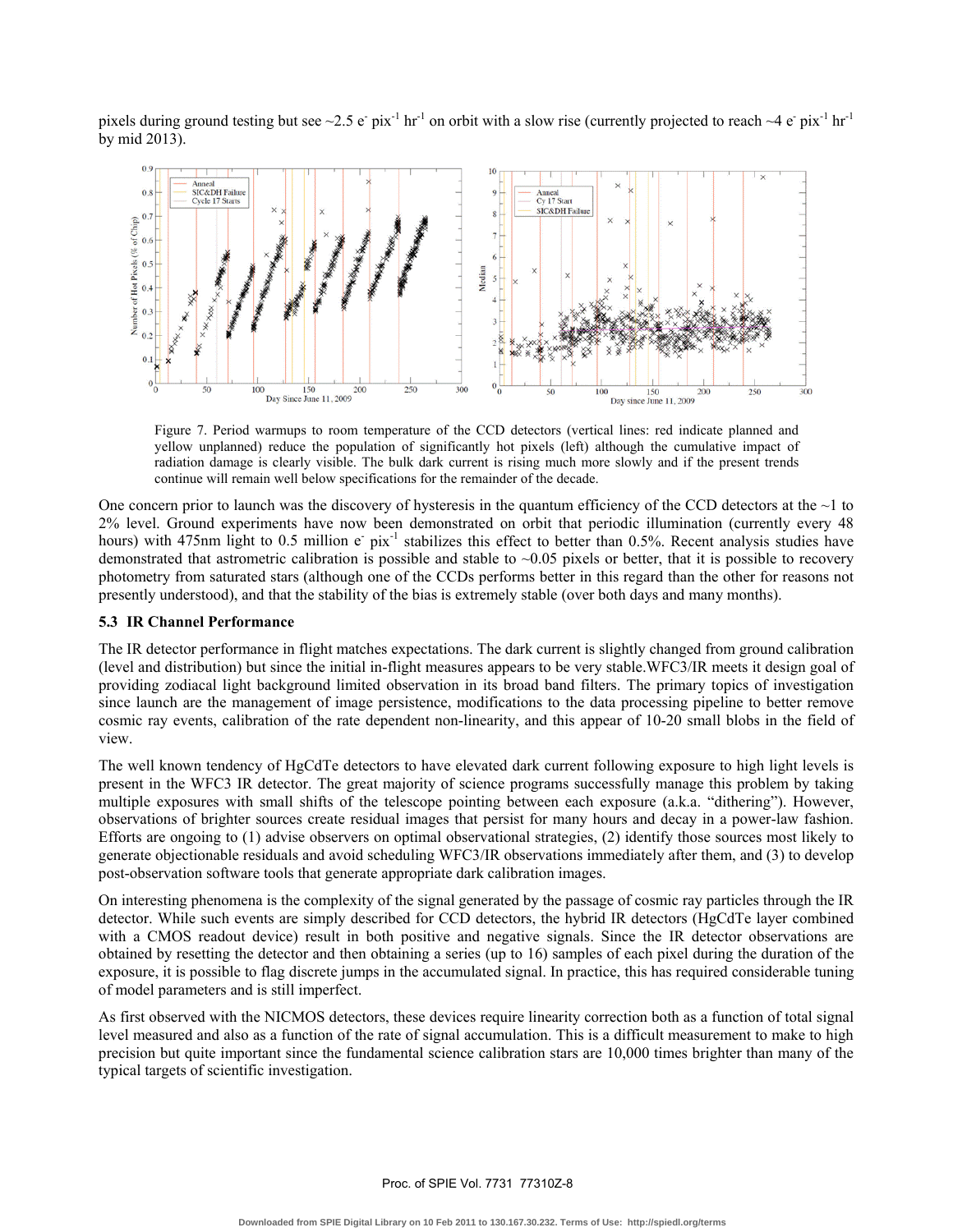On early discovery that caused initial concern was the appearance of  $\sim$ 12 small ( $\sim$ 25 pixel diameter) regions of decreased sensitivity (typically 10-20% decrease in the core of the features with soft edges). During the summer and fall of 2009 one to two such "blobs" appears monthly but no additional blobs have appeared since December 2009. An experiment in partially moving the Channel Selection Mirror (see Figure 1) demonstrated that the blobs reside on that mirror (which is very close to being in focus) and are not a detector issue. In total, the blobs span about 1% of all detector pixels (and may be partially calibrated in the future). At this time, 2.4% of all detector pixels show abnormal properties (e.g. low or no QE, high or unstable dark current, anomalous reset values, or blobs). Other than the blobs, these statistics appears very stable.

One minor (but not understood) phenomenon has been noted in the IR detector. While of no scientific consequence, the average level of the detector pixels following reset (i.e. the zero'th read level) has changed by about 20 DN ( $50e$ ) during the first 250 days of operation.

# **6. INITIAL CALIBRATIONS**

The calibration of WFC3 is a major task during its first year in operation and has consumed about 10% of HST's external observing time (heavily weighted toward the first couple of months of commissioning activities). These calibrations are divided into a period known as Servicing Mission Observatory Verification (SMOV) that concluded in September 2009 and Cycle 17 calibration that ran coincident with the  $17<sup>th</sup>$  Cycle of scientific observations. The results of these calibrations are extensively documented on the WFC3 www site (http://www.stsci.edu/hst/wfc3), in a series of WFC3 Instrument Science Reports available on that www site, and in the revised version of the WFC3 Instrument Handbook (http://www.stsci.edu/hst/wfc3/documents/handbooks/currentIHB/wfc3\_cover.html)

### **6.1 Photometric Performance and Calibration**

As noted above, the sensitivity of the instrument is 5-15% higher than expected. As pertains to its calibration, over the first year of operation all broad and medium filters have been calibrated to 1-2% accuracy. The photometric stability of WFC3 UVIS since August 2009 is better than 0.5% and WFC3 IR is better than 1%. At this level of stability, it is becoming clear that the fundamental limitation for the photometric calibration of WFC3 in the visible will be the quality of the standard stars.

On area of caution with an ultraviolet sensitive instrument is loss of throughput at short wavelengths due to the deposition of molecular contamination on optical or detector surfaces or degradation of optical coatings or filters. Extensive monitoring over the first year in-flight demonstrates stability in the UV to better than 0.5% with no sign of a downwards trend.

### **6.2 Flat Field Calibration**

The flat field calibration is a complex process due to the absence of ideal uniformly illuminated external sources in space. The present strategy for WFC3's flat field calibration is based on fully calibrating every filter during ground testing using an external illumination source and also with the instruments internal lamps. While the internal lamps do not provide very uniform illumination over the field of view, the plan was to employ them to detect and correct changes at the high spatial frequencies in the flat fields. In-flight, observations of dense star fields (mainly in the core of the globular cluster Omega Centauri) in multiple filters serve to calibration the low spatial frequencies of the flat field. We have obtained a 3x3 grid of observations of this star field at three roll angle over the first year of operations.

The star field derived low spatial frequency flat fields demonstrate that the ground external illumination system left about a 4% peak to peak residual error. The existing observations should correct this to  $\leq 2\%$  peak to peak and  $\leq 1\%$  rms with further improvements expected. All indications are that the instrument's flat field is very stable  $(<0.5\%)$  based upon both monitoring with the internal illumination sources and the repeatability of the star cluster observations.

There are several limitations to the current flat field calibration approach. First, during testing of the UVIS detector package, the external surface of its window was contaminated with mineral deposits from water condensation. Unfortunately, this was not discovered until after the detector was installed into the instrument and systems levels calibration was underway. A difficult decision was taken to not remove and clean (or replace) the detector package. This was based upon (1) the value of the calibrations obtained during the systems level testing, (2) the superior performance of this detector package over the flight spare, and (3) care testing and simulation which showed that this contamination would have very minimal impact on scientific measurements. What it does impact is the value of the internal calibration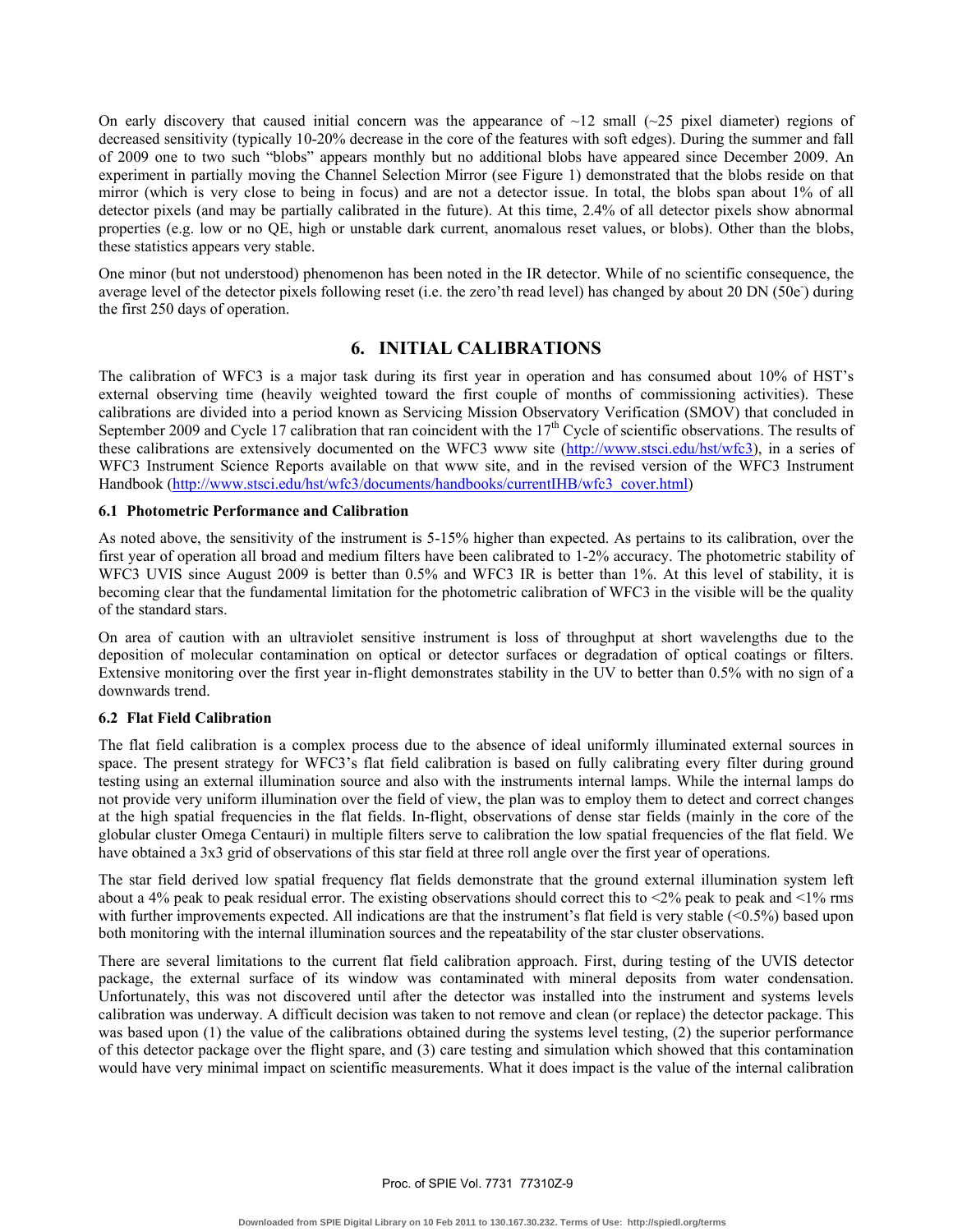lamps; in particular, their utility for correcting any changes in the high spatial frequency flat field. Fortunately, so far very little change has been observed.

Second, limitation in the ground calibration equipment required that the ultraviolet flat fields (<300nm) be obtained in air with the CCD detector operating at ~-50C (rather than its nominal -83C operating temperature). Combined with fairly significant flat field features at medium and low spatial frequencies in the UV, this limits the quality of the UV flats compared to the flat at wavelengths >300nm. Given the further limitation on finding suitably dense collections of UV sources, the long term prospects for reaching sub-1% are uncertain.

Another approach to obtaining high quality flat field calibrations over all spatial frequencies it to observe extended external sources. For ground observatories, the night sky and/or the inside of the telescope dome usually serves this purpose. For WFC3, the "night sky" (actually the scattered sunlight from zodiacal dust) is too faint to create sufficient flux per pixel in any UVIS channel filter but does produce a significant signal  $(-1 e^- \text{pix}^{-1} \text{ s}^{-1})$  in the broadest IR channel filters. The stacking of all long exposures in those filters to date which do not contain bright sources offers an alternative path to a flat field calibration. At this time, this calibration is sufficient as a cross check on the results of the star cluster derived low spatial frequency flat field and is reasonably consistent.

A second alternative is to use the earth as a source. This has been done, with mixed results, with prior HST instruments. Unfortunately, WFC3 is too sensitive in its broad filters (especially in the infrared) and the earth is a poor UV source and also rather non-uniform. During the coming year, the usefulness of this technique will be tested. On variant under consideration is the observation of the dark earth when illuminated by the moon. Given the 50 degree solar exclusion angle constraint on HST, this is difficult but not impossible to schedule.

### **6.3 Astrometric Calibration**

The relative positions of pixels and their position relative to the HST focal plane are key calibrations. One design compromise in WFC3 was the acceptance of a significant amount of image distortion. This was necessary to achieve the desired field of view while simultaneously fitting the instrument within the physical envelope permitted by the WF/PC-1 enclosure.

Using observations of star fields within 47 Tuc and Omega Cen for which high precision astrometry already exists, relative astrometric calibrations have been achieved with residuals of  $\sim 0.05$  pixels in 10 UVIS and 5 IR filters. With these calibrations, the multi-drizzle software developed at STScI can combine images in the same or different filters to ~0.1 pixels over the entire field of view and project the image onto a rectilinear grid.

## **7. LESSONS LEARNED**

### **7.1 Interchangeable Detectors**

The most significant decision taken in the definition of WFC3 was probably the requirement for rapidly swappable detector assemblies. As discussed in Section 4, this supported both recovery from problems and allowed WFC3 to use numerous delays in the mission launch date to continue to enhance its infrared detector. From a programmatic perspective, reducing the coupling of the highest risk components from the critical path repeatedly proved a wise decision.

#### **7.2 Light Control for Infrared Detectors**

The decision to rely solely upon electronic gating for exposure control of the infrared channel has some negative consequences. First, the full illumination history of the detector is unavailable (e.g. bright sources move within the field of view during dithers and the detector is often exposed to sources of unknown spectral energy distribution in a series of filters during filter wheel motions). Since the infrared detector has persistence, imperfect of knowledge of recent exposure limits the ability to correct for the persistence. Further, the absence of the shutter is most acutely noticed when making observations of very bright sources since the usual strategy of dither is degraded and measurements in multiple filters are impacted by the proceeding observations.

Also, to avoid exposing the IR detector to the bright earth (HST views the earth in nearly every orbit since it slews quite slowly), WFC3 moves the IR filter wheel (which contains a solid "blank" element) at least twice per orbit. Although this mechanism was designed for this application, it would have been possible to design a shutter with higher mechanical reliability for this purpose.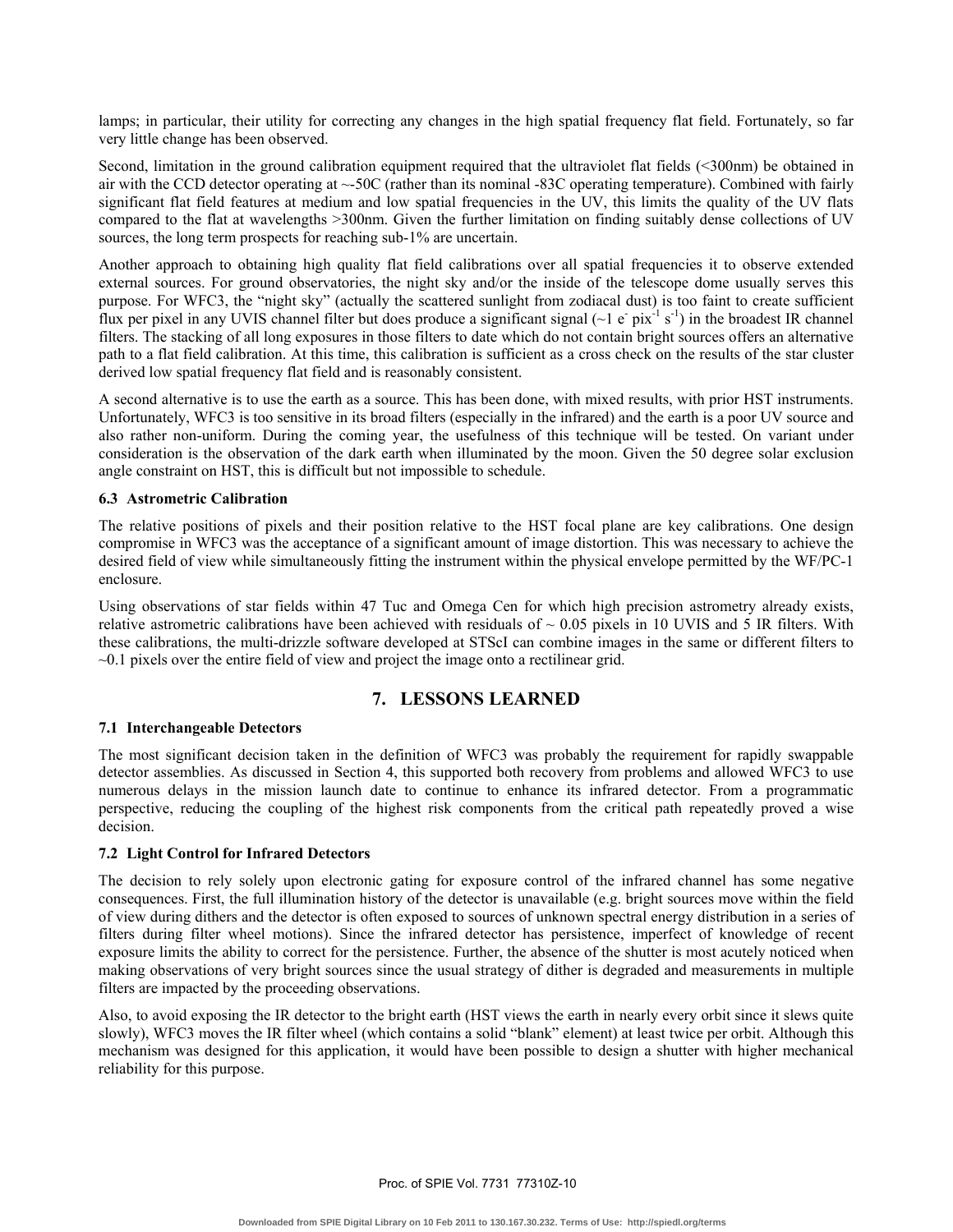### **7.3 Filter Characterization**

During the first system level optical tests of WFC3, it was discovered that numerous filters in the UVIS channel produced discrete optical ghosts well beyond the specifications. Although these filters utilized the latest technology, were carefully built, and their transmission properties fully characterized, this had escaped detection. The unfortunate delays in SM4 provided time to disassemble the SOFA and replace nearly all of these filters. A nearly exact mock-up of the WFC3 optical system was created and all of the new and spare filters fully tested under appropriate optical conditions. In particular, many ghosts are insignificant in white light but are a serious issue when the filter is illuminated with light mainly at one side of its pass band (e.g. due to a source with a strong emission line or having extreme color). Naturally, these represent some of the most unfortunately situations for ghosts to be present from the perspective of the observer. Once again, the old rule of "test as you fly" is validated.

#### **7.4 Internal Calibration System**

The internal calibration system of WFC3 provided full field illumination of the UVIS and IR channels using Tungsten and Deuterium lamps. For reasons of cost and physical space within the optical bench, this system was not required to provide: uniform illumination, full utilization of the entire optical path of WFC3, or to match the f/ratio of the WFC3 optical beam – it was sufficient to illuminate the detector through the filters with less than a factor of 2 variation in illumination level.

This system was very useful during initial system checkout because it decouples many activities from the telescope and it is moderately useful for long term monitoring. However, as discussed in Section 6.2, it has serious limitations for flat field calibration. This required increased reliance upon quality ground calibrations and long term instrument stability. While this may yet prove to work satisfactorily, avoiding such dependencies is a good idea. For example, a late swap of the UVIS detector would have forced WFC3 to fly with a permanently inferior flat field calibration.

### **7.5 Thermal Systems**

The use of TECs to cool both the CCD and IR detectors was certainly pushing the envelope. This had at least three major implications for the development of the instrument.

 First, WFC3 developed (with Teledyne Scientific) a new infrared detector with a 1.7 micron long wavelength cutoff. As discussed in Section 4.3, this was arguable the tall pole in this project. This cutoff was selected to achieve two goals: the detector is insensitive to thermal radiation from sources cooler than ~-25C and has acceptably low dark current when operated at ~150K. Compared to prior 2.5 micron long wavelength cutoff HgCdTe detectors which must be baffled from thermal radiation and are operated at 77K, this simplified the WFC3 thermal requirements but they remained very challenging. Throughout the WFC3 design and development phase, there was probably only about 5 degrees K margin between the capability of the instrument to cool the infrared detector and the cooling required to operate the detector at a scientifically useful temperature. This represented a high degree of risk in that neither subsystem had margin to assist the other if it had gotten into an unsolvable situation.

Second, WFC3 has limits to both into input power and its permitted thermal rejection via paths other than its dedicated radiator. This led to a design that grew in complexity (multiple layers of TEC cooling, spreader heat pipes to maximize the efficiency of the radiator). Such a system is difficult to model in the extreme. In fact, the WFC3 thermal model is still not fully correlated even after a year in operation. Consequently, at each stage in the design, development, testing, and flight of WFC3, it has been difficult to assess the margins present in the thermal design and thus difficult to avoid increasing complexity.

Third, this complex thermal system was very difficult to test on the ground. Creating realistic thermal environments on a complex system carries the risk of being both insufficiently and overly conservative. Many fragile component were certainly not able to sustain excessive testing – this may have been the cause of the damage to the 4-stage TECs in both the flight and spare UVIS detector packages prior to SLTV#2. Further, heat pipes behave differently under gravity unless oriented horizontally. This became a design requirement that could not always be met (e.g. vertical spreader heat pipes on the radiator resulted in a separate set of tests on the radiator subsystem and modeling of the complete system performance). This again drives the balance between realistic testing and margin (hence system complexity).

In-flight, the WFC3 thermal systems have performed very well and are a great credit to the thermal and systems engineers and technicians would labored to develop them.